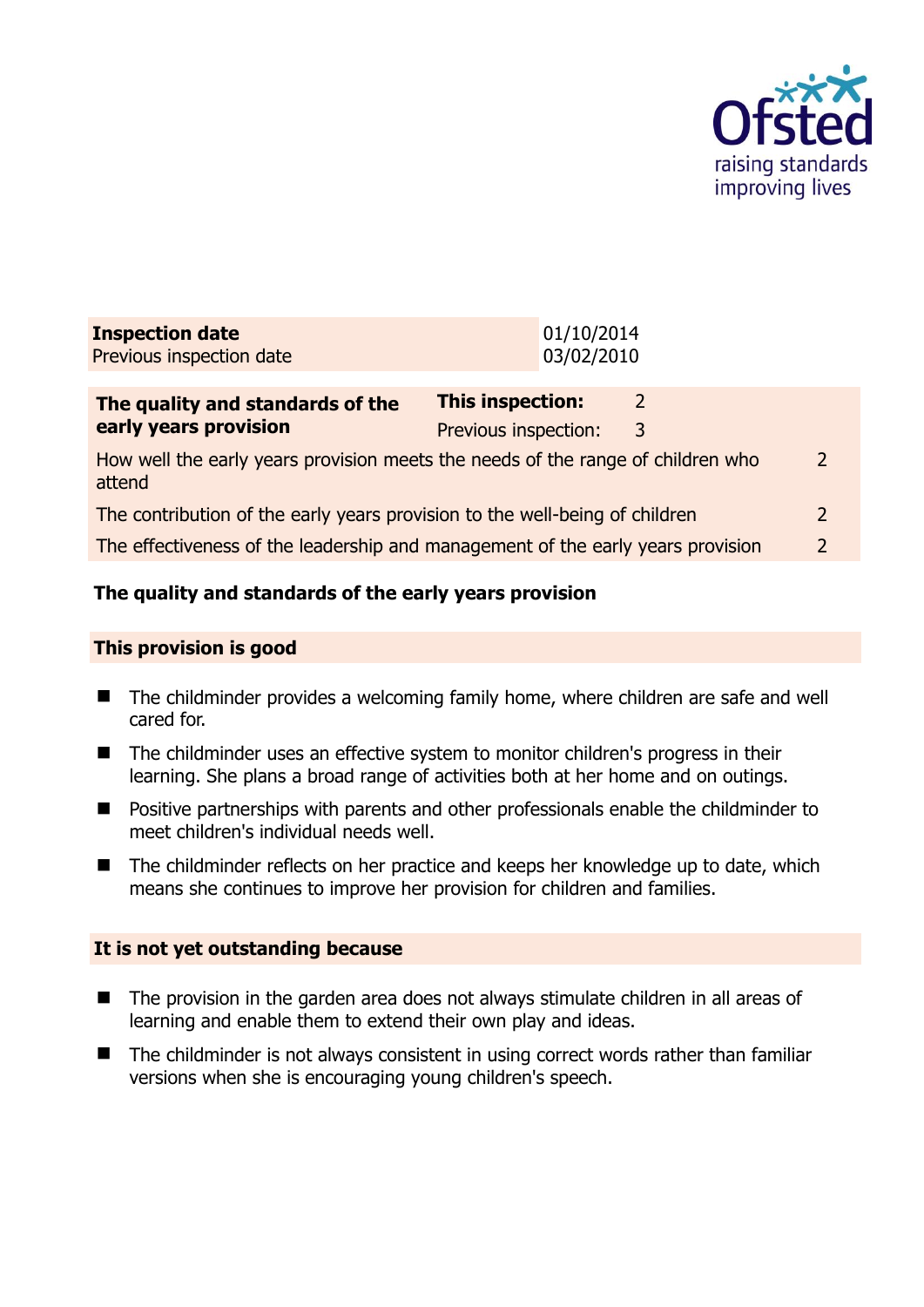# **Information about this inspection**

Inspections of registered early years provision are:

- $\bullet$  scheduled at least once in every inspection cycle the current cycle ends on 31 July 2016
- scheduled more frequently where Ofsted identifies a need to do so, for example where provision was previously judged inadequate
- **•** brought forward in the inspection cycle where Ofsted has received information that suggests the provision may not be meeting the legal requirements of the Early Years Foundation Stage or where assessment of the provision identifies a need for early inspection
- **•** prioritised where we have received information that the provision is not meeting the requirements of the Early Years Foundation Stage and which suggests children may not be safe
- scheduled at the completion of an investigation into failure to comply with the requirements of the Early Years Foundation Stage.

The provision is also registered on the voluntary and compulsory parts of the Childcare Register. This report includes a judgment about compliance with the requirements of that register.

# **Inspection activities**

- The inspector observed children's activities in the home and garden.
- $\blacksquare$  The inspector talked with the childminder about children's activities.
- The inspector sampled records and documentation, which included children's progress records.

**Inspector**  Brenda Flewitt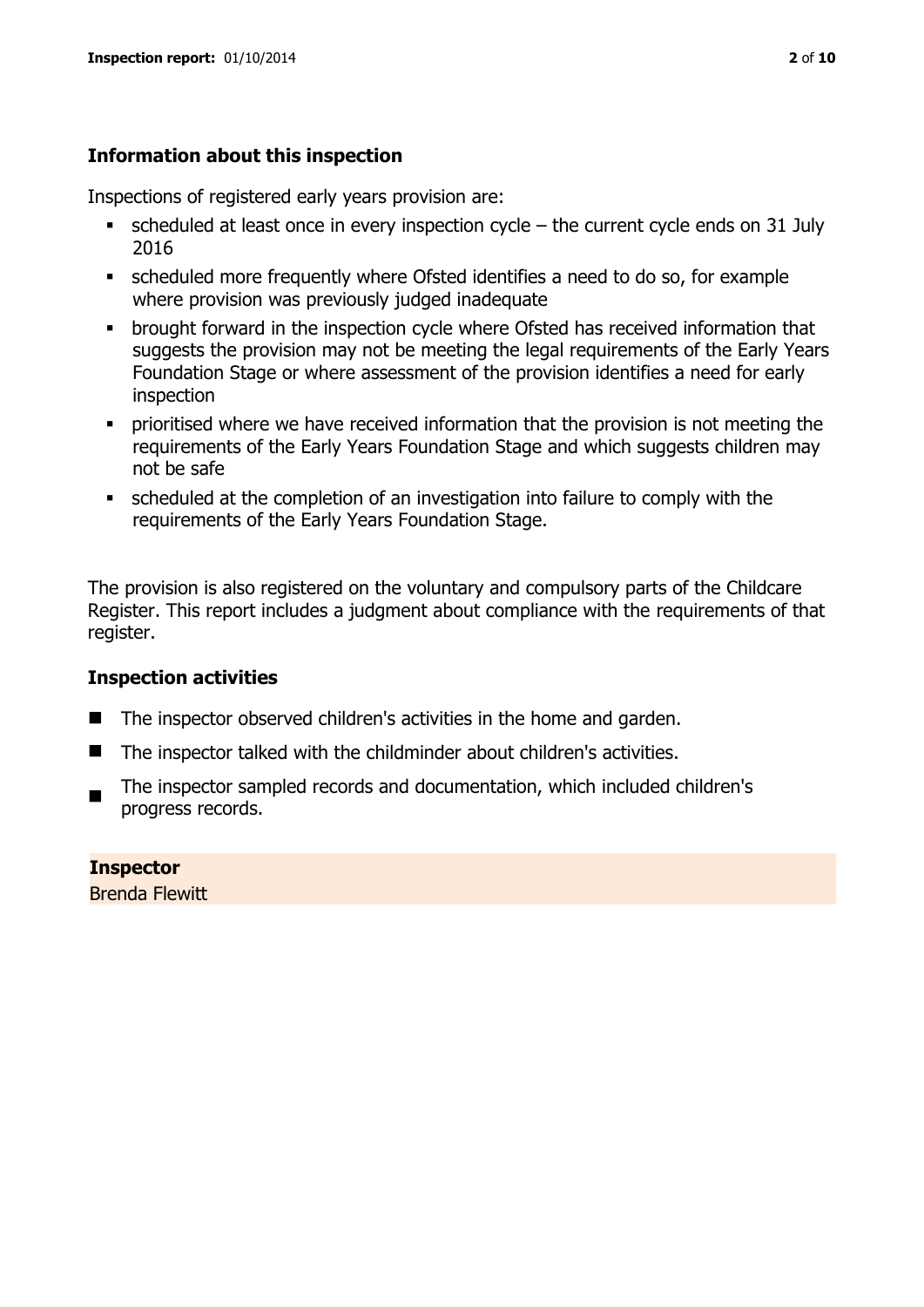# **Information about the setting**

The childminder registered in 2009. She lives with her husband, who works as her assistant when needed. They have three children, one of whom is in the early years age group, and live in the Colehill area of Wimborne, Dorset. The childminder mainly uses the ground floor of her home for childminding, which includes a lounge/dining room, kitchen and toilet facilities. There is provision for sleeping on the first floor. There is an enclosed garden available for outdoor play. The family has a pet dog, to which children have supervised access.

The childminder is registered on the Early Years Register and the compulsory and voluntary parts of the Childcare Register. There are currently 10 children on roll, three of whom are in the early years age group. The childminder also cares for children over the age of eight years. She holds an early years qualification at level 3.

# **What the setting needs to do to improve further**

# **To further improve the quality of the early years provision the provider should:**

- develop the garden area to provide experiences for children that promote all areas of learning, enabling them to extend their own ideas
- develop consistency in supporting children's language skills by always using words in full.

# **Inspection judgements**

# **How well the early years provision meets the needs of the range of children who attend**

Children enjoy the time they spend with the childminder. Overall, she has a good understanding of the learning and development requirements of the Early Years Foundation Stage. The childminder provides a welcoming family home with a range of suitable play equipment. She makes a selection available so that children can make independent choices. The childminder has compiled a book with pictures of alternative resources so that children know what is available for them to play with. The play equipment in the garden mainly promotes physical development with apparatus, such as slides, wheeled vehicles and a sand tray. Therefore, the childminder is missing opportunities for promoting other learning experiences when children play outside. For example, the playhouse lacks toys and equipment to encourage children's imaginative play. Consequently, there are few opportunities for children to express their creativity and develop their own ideas.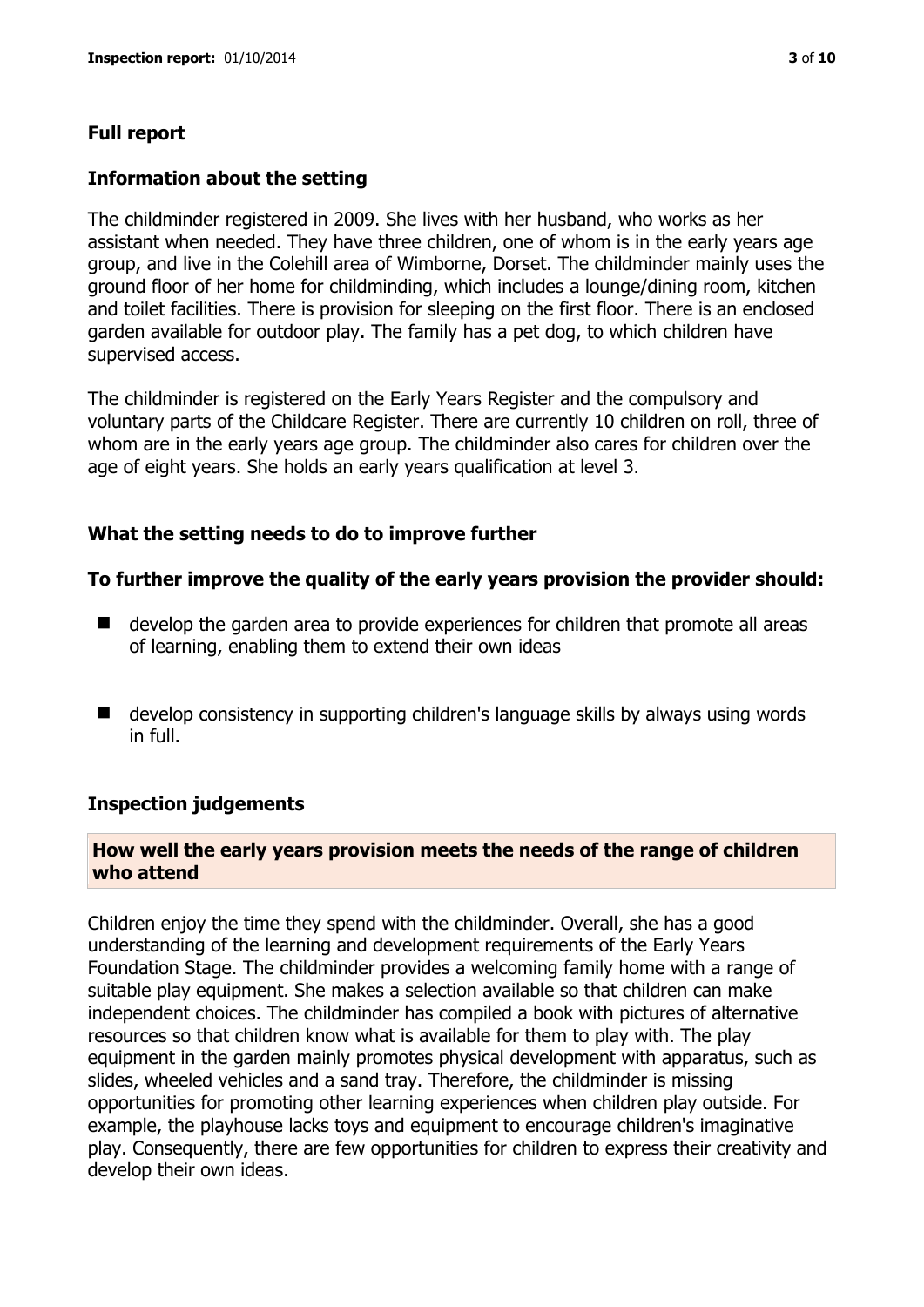The childminder uses an effective assessment system to monitor children's progress. She seeks information from parents about children's activities at home when they first start to attend. The childminder makes observations of children's play and achievements and completes a file for each child, which she shares with parents. The childminder has a good understanding of her responsibility to carry out progress checks for two-year-old children. The childminder uses child development guidance effectively to help her plan the next steps in children's learning. She incorporates these, together with themes such as Autumn, to inform the planning of a broad range of activities and meaningful experiences. The childminder has introduced a document to track children's progress, which helps her to identify any gaps in their learning.

Overall, the childminder encourages children's language and communication skills well. She joins in their play and talks with them, describing what is happening and naming objects, people, actions and concepts. For example, as children manipulated play dough using their hands and various tools, the childminder talked about colours and shapes, and described what they were doing. As she prepared snack, she talked to the children about people in their family, which encourages children to recall and feel secure. The childminder acknowledges young children's attempts to use language to communicate by repeating words back to them. This gives them confidence to speak as they know she understands them. However, on occasions the childminder uses familiar terms such as 'doggy' rather than dog, and 'piggy' for pig. Therefore, children learning to speak do not always hear the correct words for them to copy.

The childminder makes good use of the local area to provide experiences for children to enhance their learning. For example, regular visits to groups help develop children's social skills as they meet other children and adults. Children take part in activities in a group, which helps them understand expectations when they move on to pre-school and school. Outings to farms and the childminder's allotment spark children's curiosity about animals and the natural world. They learn about changes in nature as they help to plant, nurture and harvest vegetables. Walks in a local wooded area excite children as they collect natural items, such as conkers. The childminder uses situations such as these to encourage children to count and be aware of capacity as they fill and empty their containers. The childminder regularly takes children to the library, where they choose books to borrow and use the automated checkout system. This helps children develop a keen interest in books and raises their awareness of modern technology in a meaningful situation.

#### **The contribution of the early years provision to the well-being of children**

Children are settled and secure. They develop trusting relationships with the childminder and her family. The childminder requests useful information from parents, which enables her to follow young children's routines. This means they sleep and eat according to their individual needs, which supports the smooth move between home and the childminding setting. The childminder provides individual equipment, such as drinking bottles and coat pegs, which helps children to develop a sense of belonging.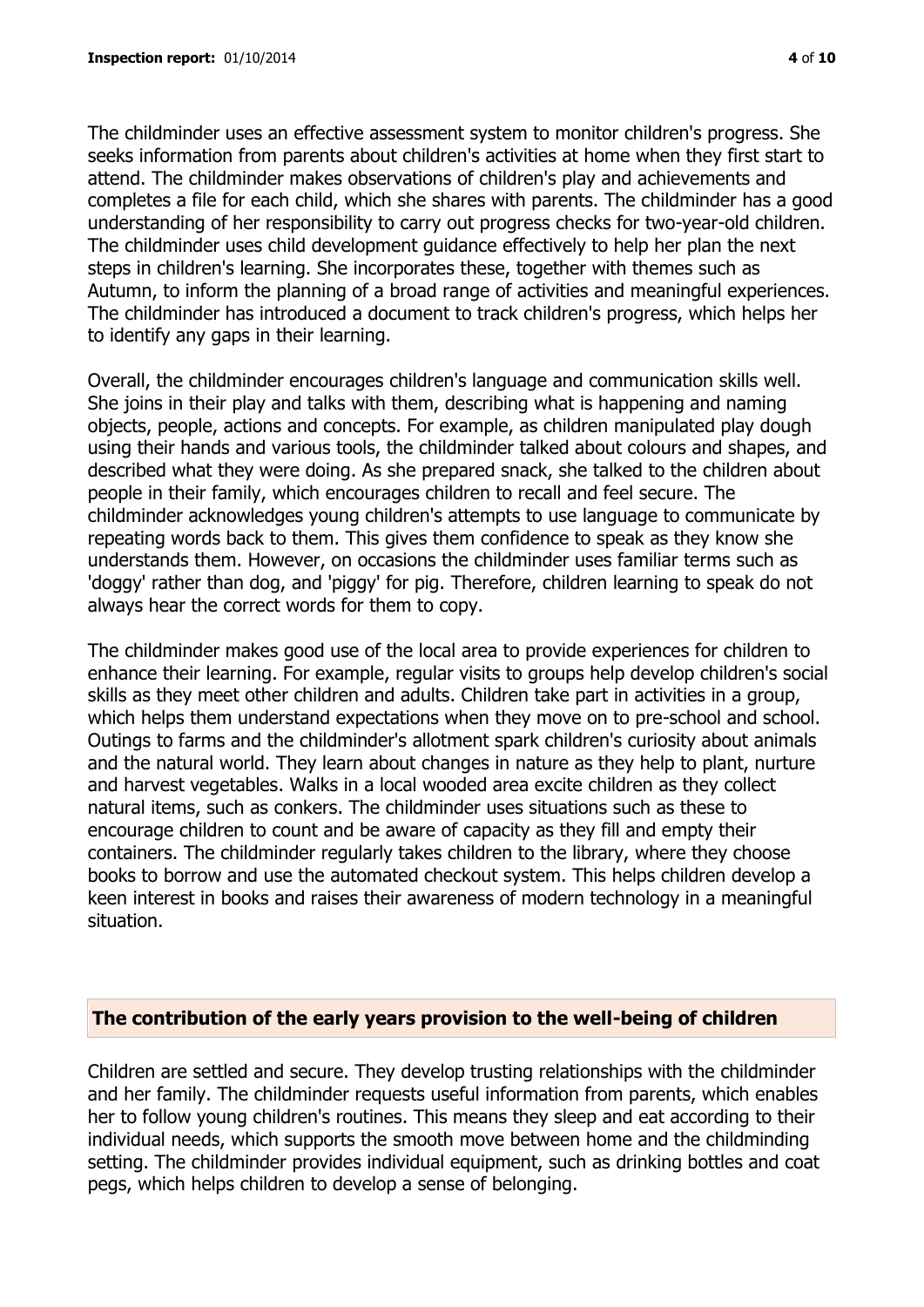The childminder helps children know what to expect through familiar routines and explanations, consequently, they learn to behave well. The childminder teaches children to take turns and share equipment. She encourages them to help tidy away toys when they have finished with them. This helps them understand about caring for equipment and the environment. The childminder praises children's efforts and achievements regularly, which helps boost their self-esteem and confidence. The childminder helps children to be aware of their own safety as she reminds them how to use equipment properly. She teaches children traffic awareness and safe routines for crossing roads. Regular fire drills help children to know what to do in a real situation.

The childminder promotes children's healthy lifestyle well. She plans daily fresh air and exercise through garden play and outings. The childminder takes children to play parks, where they use a range of large apparatus to promote their physical skills. The childminder enables children to make choices from healthy options at meal times. For example, she offers a choice of fresh fruit at snack time and encourages children's increasing independence in preparing their food. The childminder promotes their understanding of the importance of healthy eating through books and discussion. The childminder helps children learn good procedures and independence for their personal hygiene. She allows them time to learn how to put on their own outdoor clothes. This all helps children develop skills for the future.

### **The effectiveness of the leadership and management of the early years provision**

The childminder implements clear policies, which she shares with parents, to promote children's welfare and safety. She has a good understanding of the requirements when working with an assistant and meeting adult-to-child ratios. The childminder completes risk assessments to help to provide a safe environment for children to play, both at the home and on outings. The childminder has a good understanding of how to safeguard children, which includes recognising signs and symptoms that would cause concern about a child in her care. She is clear about her responsibilities in following correct procedures to help protect children from harm. The childminder keeps her knowledge up to date by regularly attending training. She also ensures her assistant attends relevant training in order to safeguard children's welfare and promote their well-being. The childminder keeps the legally required records, which she completes clearly and stores confidentially. Overall, she has a good understanding about how children learn through play and real experiences. She knows how to promote good progress in their overall development. She has an effective system that gives her an overview of children's progress, which helps her to identify any gaps in their learning.

The childminder promotes positive partnerships with parents and other professionals. She supplies important information about her childminding service by way of written policies, discussion and displays in her home. The childminder encourages daily exchange of information with parents, so that she can meet children's individual needs well. This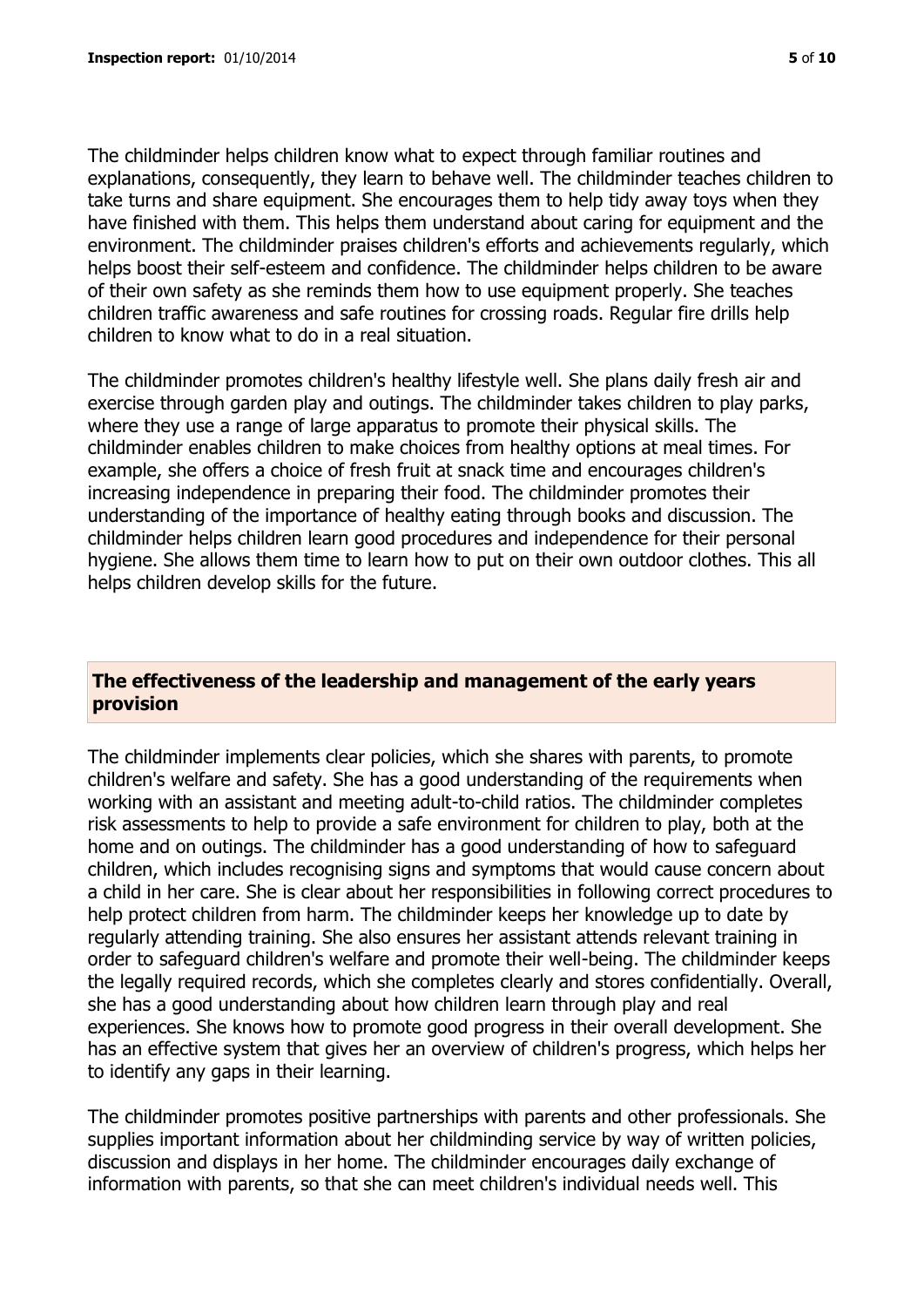includes conversations and a written daily diary. The childminder is aware of the importance of sharing information with other providers when children attend additional early years settings. She is proactive in making contact to establish a dialogue, in order to promote consistency in children's care and learning.

The childminder has successfully addressed the recommendations set at the last inspection, which has improved aspects of children's learning and development. She has also gained an early years qualification. The childminder reflects on her provision in order to make adjustments to improve children's learning experiences. For example, she has provided individual coat pegs, which she has labelled. This encourages children's independence, sense of belonging and skills in recognising their written name. The childminder increases her knowledge and keeps up to date with changes by attending training. Regular contact with other childcare professionals means that they share good practice ideas. All this helps her to continue to develop the service she provides for children and their families.

# **The Childcare Register**

| The requirements for the compulsory part of the Childcare Register are | Met        |
|------------------------------------------------------------------------|------------|
| The requirements for the voluntary part of the Childcare Register are  | <b>Met</b> |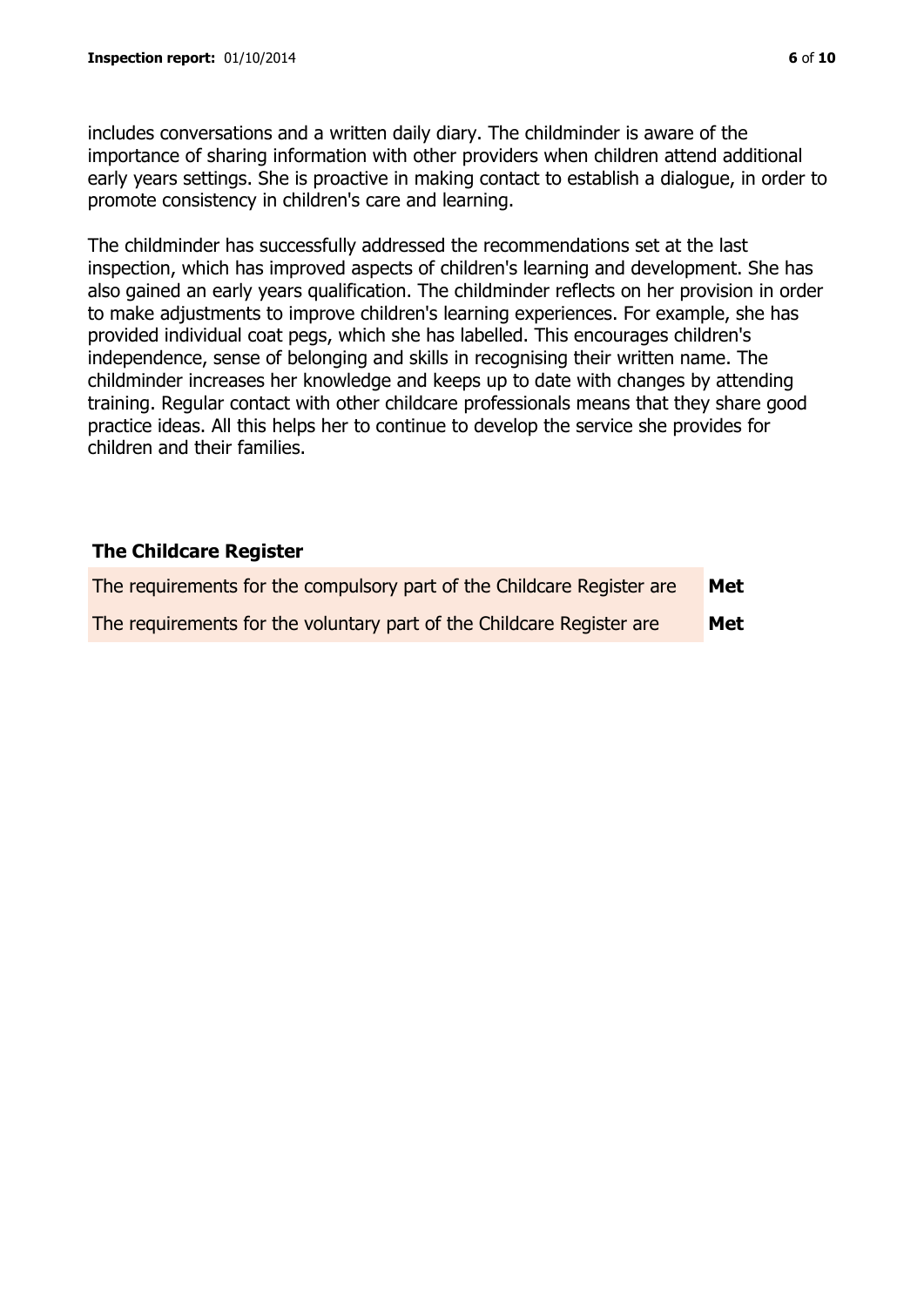# **Registered early years provision**

| Grade   | <b>Judgement</b>        | <b>Description</b>                                                                                                                                                                                                                                                                                                                                                                                |
|---------|-------------------------|---------------------------------------------------------------------------------------------------------------------------------------------------------------------------------------------------------------------------------------------------------------------------------------------------------------------------------------------------------------------------------------------------|
| Grade 1 | Outstanding             | Outstanding provision is highly effective in meeting the needs<br>of all children exceptionally well. This ensures that children are<br>very well prepared for the next stage of their learning.                                                                                                                                                                                                  |
| Grade 2 | Good                    | Good provision is effective in delivering provision that meets<br>the needs of all children well. This ensures children are ready<br>for the next stage of their learning.                                                                                                                                                                                                                        |
| Grade 3 | Requires<br>improvement | The provision is not giving children a good standard of early<br>years education and/or there are minor breaches of the<br>safeguarding and welfare requirements of the Early Years<br>Foundation Stage. We re-inspect nurseries and pre-schools<br>judged as requires improvement within 12 months of the date<br>of inspection.                                                                 |
| Grade 4 | Inadequate              | Provision that is inadequate requires significant improvement<br>and/or enforcement action. The provision is failing to give<br>children an acceptable standard of early years education and/or<br>is not meeting the safeguarding and welfare requirements of<br>the Early Years Foundation Stage. It will be monitored and<br>inspected again within six months of the date of this inspection. |
| Met     |                         | There were no children present at the time of the inspection.<br>The inspection judgement is that the provider continues to<br>meet the requirements for registration.                                                                                                                                                                                                                            |
| Not met |                         | There were no children present at the time of the inspection.<br>The inspection judgement is that the provider does not meet<br>the requirements for registration.                                                                                                                                                                                                                                |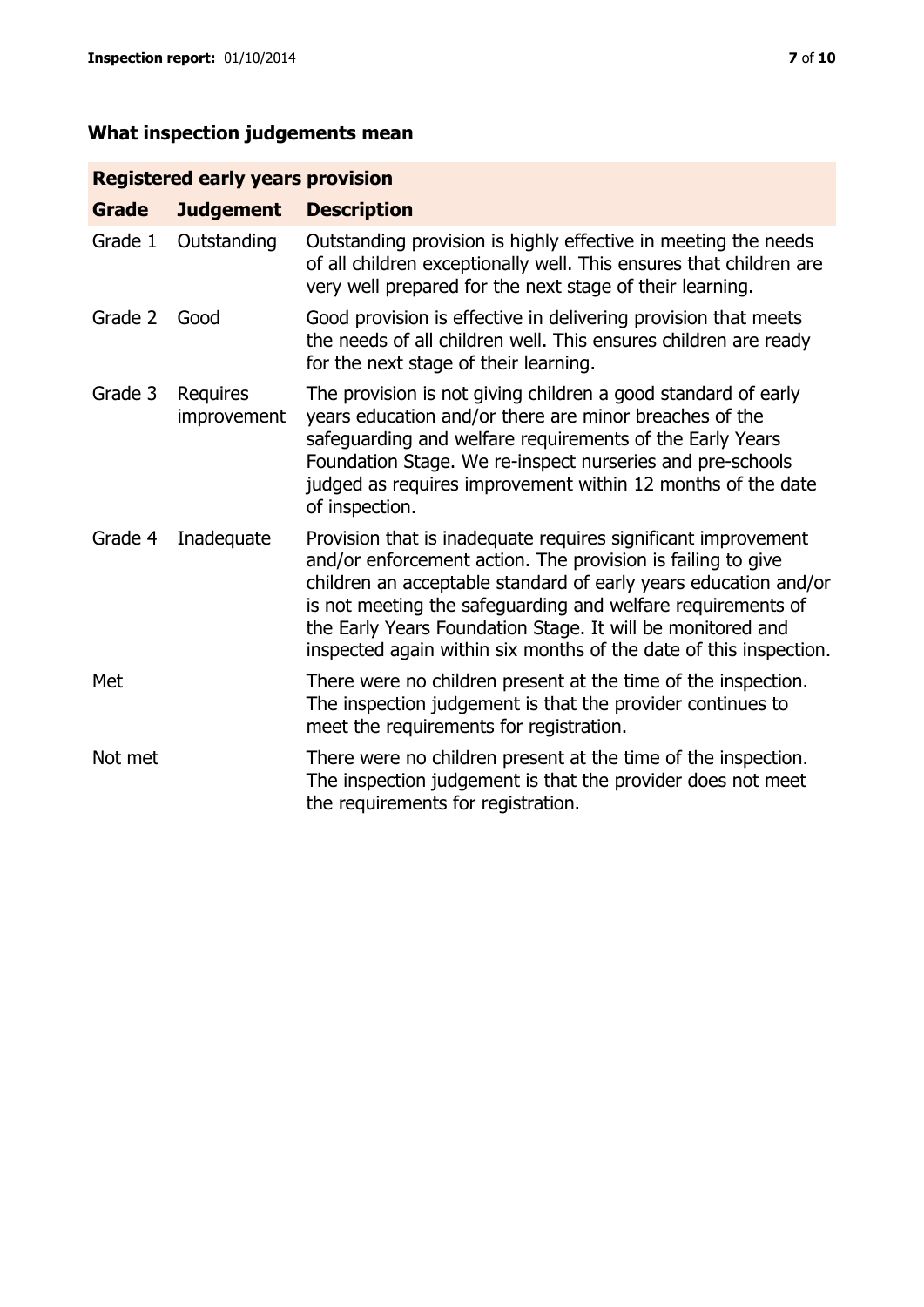### **Inspection**

This inspection was carried out by Ofsted under sections 49 and 50 of the Childcare Act 2006 on the quality and standards of provision that is registered on the Early Years Register. The registered person must ensure that this provision complies with the statutory framework for children's learning, development and care, known as the Early Years Foundation Stage.

# **Setting details**

| Unique reference number       | EY399435    |
|-------------------------------|-------------|
| <b>Local authority</b>        | Dorset      |
| <b>Inspection number</b>      | 844846      |
| <b>Type of provision</b>      | Childminder |
| <b>Registration category</b>  | Childminder |
| <b>Age range of children</b>  | $0 - 8$     |
| <b>Total number of places</b> | 5           |
| Number of children on roll    | 10          |
| <b>Name of provider</b>       |             |
| Date of previous inspection   | 03/02/2010  |
| <b>Telephone number</b>       |             |

Any complaints about the inspection or the report should be made following the procedures set out in the guidance *'Complaints procedure: raising concerns and making complaints* about Ofsted', which is available from Ofsted's website: www.ofsted.gov.uk. If you would like Ofsted to send you a copy of the guidance, please telephone 0300 123 4234, or email enquiries@ofsted.gov.uk.

# **Type of provision**

For the purposes of this inspection the following definitions apply:

Full-time provision is that which operates for more than three hours. These are usually known as nurseries, nursery schools and pre-schools and must deliver the Early Years Foundation Stage. They are registered on the Early Years Register and pay the higher fee for registration.

Sessional provision operates for more than two hours but does not exceed three hours in any one day. These are usually known as pre-schools, kindergartens or nursery schools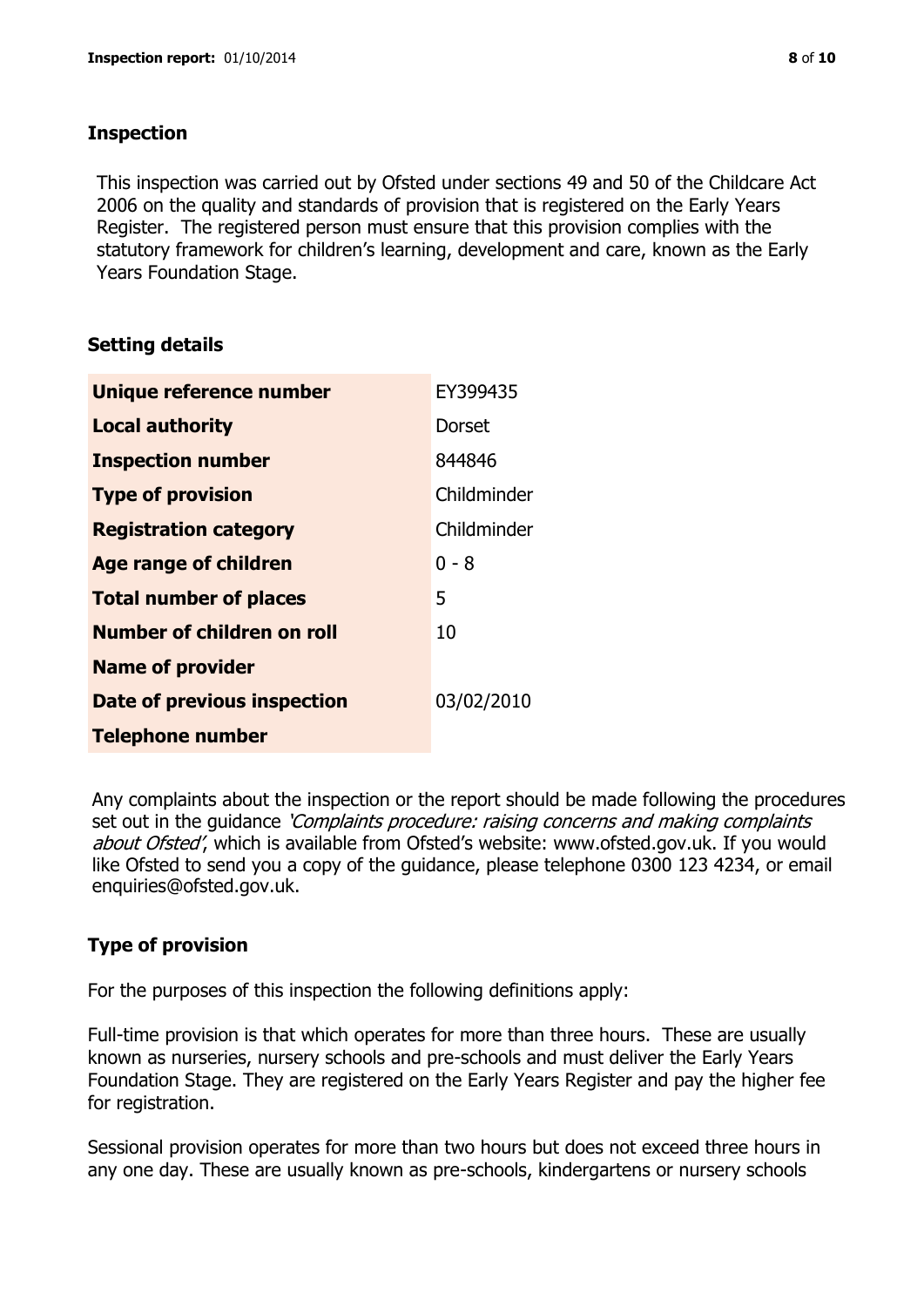and must deliver the Early Years Foundation Stage. They are registered on the Early Years Register and pay the lower fee for registration.

Childminders care for one or more children where individual children attend for a period of more than two hours in any one day. They operate from domestic premises, which are usually the childminder's own home. They are registered on the Early Years Register and must deliver the Early Years Foundation Stage.

Out of school provision may be sessional or full-time provision and is delivered before or after school and/or in the summer holidays. They are registered on the Early Years Register and must deliver the Early Years Foundation Stage. Where children receive their Early Years Foundation Stage in school these providers do not have to deliver the learning and development requirements in full but should complement the experiences children receive in school.